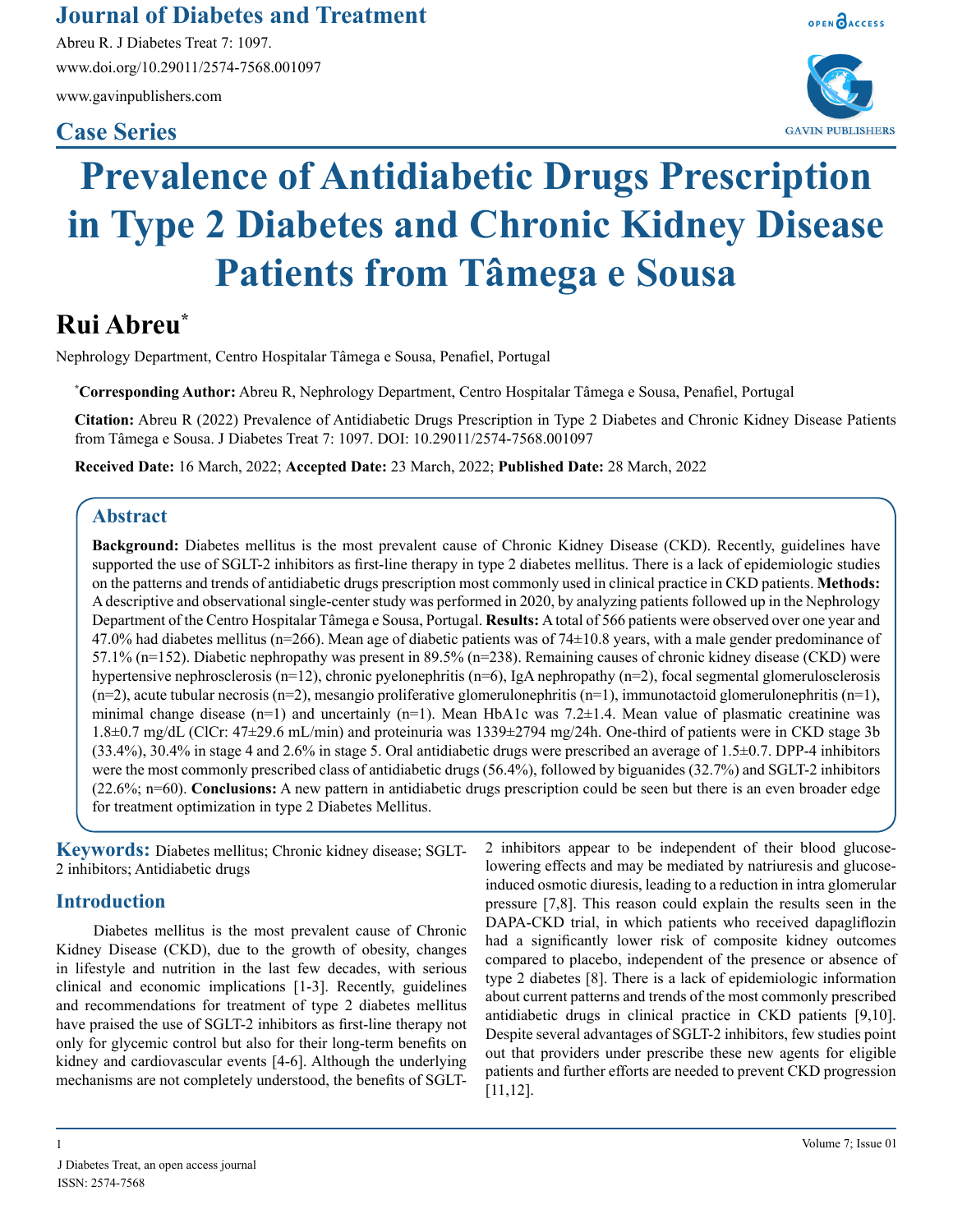**Citation:** Abreu R (2022) Prevalence of Antidiabetic Drugs Prescription in Type 2 Diabetes and Chronic Kidney Disease Patients from Tâmega e Sousa. J Diabetes Treat 7: 1097. DOI: 10.29011/2574-7568.001097

#### **Methods**

A descriptive, observational and cross-sectional singlecenter study was performed in 2020, by analyzing patients followed up by one physician in the Nephrology Department of the Centro Hospitalar Tâmega e Sousa, Portugal. The following variables were sought: age, gender, cause of CKD, HbA1c, creatinine, creatinine clearance, proteinuria and antidiabetic drugs prescription, according to the clinical records in the last evaluation in 2020. Both creatinine clearance and proteinuria were determined by 24-hour urine collection. Statistical analysis was performed using SPSS (version 28.0). Continuous variables with a normal distribution were expressed by mean and state deviation and compared by t-test. Non-parametric continuous variables were presented by median and interquartile range and compared by the Mann-Whitney U Test. Proportions were used for categorical data and compared by  $\gamma$ 2 test. P values  $\leq$  0.05 were considered statistically significant.

#### **Results**

A total of 566 patients were observed in the Nephrology Department in 2020 and 47.0% had type 2 diabetes mellitus  $(n=266)$ . Mean age of diabetic patients was of  $74\pm10.8$  years, with a male gender predominance of 57.1% (n=152). Diabetic nephropathy was present in 89.5% (n=238). Remaining causes of chronic kidney disease were hypertensive nephrosclerosis  $(n=12)$ , chronic pyelonephritis  $(n=6)$ , IgA nephropathy  $(n=2)$ , focal segmental glomerulosclerosis (n=2), acute tubular necrosis (n=2), mesangio proliferative glomerulonephritis (n=1), immunotactoid glomerulonephritis (n=1), minimal change disease (n=1) and uncertainly (n=1) (Table 1). Mean HbA1c was 7.2±1.4. Mean value of plasmatic creatinine was 1.8±0.7 mg/dL (ClCr:  $47\pm29.6$  mL/min) and proteinuria was  $1339\pm2794$  mg/24h. One-third of patients were in CKD stage 3b (33.4%), 30.4% in stage 4 and 2.6% in stage 5 (Figure 1). Oral antidiabetic drugs were prescribed an average of 1.5±0.7 per patient and nearly one-third were taking insulin (34.6%; n=92). DPP-4 inhibitors were the most commonly prescribed class of antidiabetic drugs (56.4%), followed by biguanides (32.7%), SGLT-2 inhibitors  $(22.6\%; n=60)$ , sulfonylureas  $(11.6\%)$ , GLP-1 agonists  $(3.4\%)$ , α-glicosidase inhibitors (1.5%) and thiazolidinediones (0.7%). In 7.5% of patients, diabetes was controlled only with diet and without medication (Figure 2, series 1). Comparing with data from an Internal Medicine and Diabetology consultation almost ten years before in 2011 (n=301), biguanides were the most commonly prescribed class of antidiabetic drugs (59.3%), followed by DPP-4 inhibitors (49.4%), sulfonylureas (35.7%), thiazolidinediones (28%), GLP-1 agonists (0.5%) and anyone with SGLT-2 inhibitors (Figure 2, series 2).

| <b>Variables</b>             |                   |
|------------------------------|-------------------|
| Mean age                     | $74\pm10.8$ years |
| Male gender                  | $57,1\%$ (n=152)  |
| HbA <sub>1</sub> c $(\%)$    | $7,2\pm1,4$       |
| $Cr$ (mg/dL)                 | $1,8+0,7$         |
| $ClCr$ (mL/min)              | $47,0 \pm 29,6$   |
| Proteinuria (mg/dia)         | 1339±2794         |
| <b>CKD</b> causes            |                   |
| Diabetic nephropathy         | 89,5% (n=238)     |
| Hypertensive nephrosclerosis | $4,5\%$ (n=12)    |
| Chronic pyelonephritis       | $2,3\%$ (n=6)     |
| <b>FSGS</b>                  | $0,7\%$ (n=2)     |
| Acute tubular necrosis       | $0,7\%$ (n=2)     |
| IgA Nephropathy              | $0,7\%$ (n=2)     |
| Mesangio-proliferative GN    | $0,4\%$ (n=1)     |
| Immuntactoide GN             | $0,4\%$ (n=1)     |
| Minimal Change Disease       | $0,4\%$ (n=1)     |
| Uncertain                    | $0,4\%$ (n=1)     |



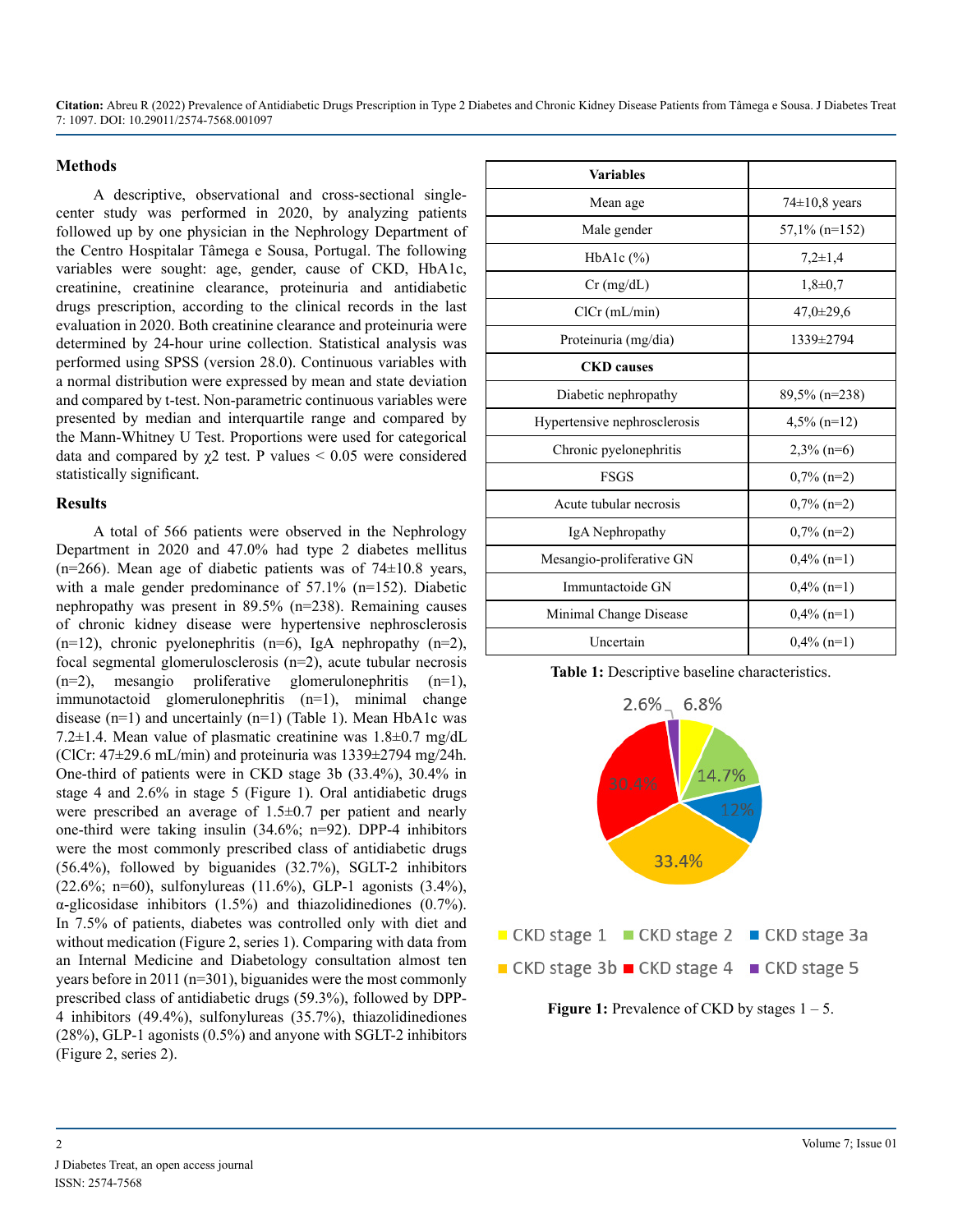**Citation:** Abreu R (2022) Prevalence of Antidiabetic Drugs Prescription in Type 2 Diabetes and Chronic Kidney Disease Patients from Tâmega e Sousa. J Diabetes Treat 7: 1097. DOI: 10.29011/2574-7568.001097



**Figure 2:** Proportion of antidiabetic drugs prescription in Nephrology Department in 2020.

#### **Discussion**

During a period of ten years (2011-2020), we can see that the two most widely prescribed antidiabetic drugs in Portuguese clinical practice were DPP-4 inhibitors and biguanides, probably because of a large amount of experience, safety profile and efficacy. An Australian study had similar conclusions in 3505 patients between January 2015 and June 2017, documenting a higher use of biguanides, sulfonylureas and DPP-4 inhibitors [13]. Our descriptive study shows that SGLT-2 inhibitors increased in drug prescriptions to 22.6% in 2020, being the third agent most widely used in the Nephrology outpatient clinic. This fact could be explained by recent published trials which enhance the importance of the SGLT-2 inhibitors in long-term benefit on kidney and cardiovascular outcomes [2,8]. In comparison with other studies, we could be witnessing a general trend of growth and enthusiasm for these new antidiabetic drugs [9,10]. For example, McCoy et al showed a lower prescription proportion of this drug class, of only 5% in a cross-sectional study in 3779 adults with type 2 diabetes and proteinuric chronic kidney disease from the United States, in 2017 [14]. The Harris et al study showed a prevalence prescription of 8% in SGLT-2 inhibitors in 2019 [15]. Engler et al reported a similar proportion, compared to our study, of 23.4% taking these new antidiabetic agent in the Tyrol region (Austria) in 2018 [10]. However, in line with KDIGO guidelines, which recommend the use of SGLT-2 inhibitors in case of a glomerular filtrate rate superior to 30 mL/min, there are too many patients who still fail to receive this nephroprotection. In our study, 71.4% of diabetic patients followed in the Nephrology Department in 2020 had a ClCr  $\geq$  30 mL/min, so 48.8% of eligible patients were not treated with SGLT-2 inhibitors. A possible reason for this fact is the presence of an elderly sample with mean age of 74±10.8 years, more susceptible to adverse effects such as hypovolemia, urinary tract infections and bone fractures. In this study the patients treated with SGLT-2 inhibitors were younger than the rest (68 vs 76 years,  $p < 0.001$ ). A few studies support the same association between younger age and initiation of SGLT-2 inhibitors [15-17]. Another reason explored by some studies could be related to some clinical inertia, reduced time for re-evaluation and performing drug changes to improve diabetes control [18]. In this study, mean HbA1c was  $7.2\pm1.4$ , which is a good metabolic target for this diseased population. Finally, the lack of multidisciplinary discussion as well as cost assessment could also represent barriers to initiate the use of these new antidiabetic drugs [18-20].The greatest strength of this study is of being the first one to report the proportion of new antidiabetic drugs prescribed among CKD patients in Portugal. Limitations are the small sample and the fact that data have been extracted from only one Nephrology Department of a northern region of Portugal, and probably fails to reflect the reality of the whole country.

#### **Conclusion**

This study showed that SGLT-2 inhibitors were the third most widely used agent in clinical practice in a Nephrology Department during 2020, accounting for 22.6%. The author believes that the proportion of chronic kidney patients with and without diabetes treated with SGLT-2 inhibitors will increase further in the future with better knowledge of the benefits and greater experience in the handling of these drugs by clinicians.

#### **References**

- **1.** [Martinez-Castelao A, Górriz JL, Ortiz A, Navarro-González JA \(2017\)](https://pubmed.ncbi.nlm.nih.gov/28669489/) [ERBP guideline on management of patients with diabetes and chronic](https://pubmed.ncbi.nlm.nih.gov/28669489/)  [kidney disease stage 3B or higher. Metformin for all? Nefrologia 7:](https://pubmed.ncbi.nlm.nih.gov/28669489/)  [567-571](https://pubmed.ncbi.nlm.nih.gov/28669489/)
- **2.** [Perkovic V, Jardine MJ, Neal B, Bompoint S, Heerspink HJL, et al.](https://www.nejm.org/doi/full/10.1056/nejmoa1811744)  [\(2019\) Canaglifozin and Renal Outcomes in Type 2 Diabetes and](https://www.nejm.org/doi/full/10.1056/nejmoa1811744)  [Nephropathy; N Eng J Med 380: 2295-2306.](https://www.nejm.org/doi/full/10.1056/nejmoa1811744)
- **3.** [Yamanouchi M, Furuichi K, Hoshino J, Ubara Y, Wada T \(2020\)](https://www.ncbi.nlm.nih.gov/pmc/articles/PMC7271053/)  [Nonproteinuric diabetic kidney disease; Clinical and Experimental](https://www.ncbi.nlm.nih.gov/pmc/articles/PMC7271053/)  [Nephrology 24: 573-581.](https://www.ncbi.nlm.nih.gov/pmc/articles/PMC7271053/)
- **4.** [KDIGO 2020 Clinical Practice Guideline for Diabetes Management in](https://www.kidney-international.org/article/S0085-2538(20)30718-3/fulltext)  [Chronic Kidney Disease](https://www.kidney-international.org/article/S0085-2538(20)30718-3/fulltext).
- **5.** [American Diabetes Association \(ADA\) Standards of Medical Care in](https://www.diabetes.org/newsroom/press-releases/2020/ADA-releases-2021-standards-of-medical-care-in-diabetes)  [Diabetes 2021.](https://www.diabetes.org/newsroom/press-releases/2020/ADA-releases-2021-standards-of-medical-care-in-diabetes)
- **6.** [2019 ESC Guidelines on diabetes, pre-diabetes, and cardiovascular](https://pubmed.ncbi.nlm.nih.gov/31497854/)  [diseases developed in collaboration with the EASD.](https://pubmed.ncbi.nlm.nih.gov/31497854/)
- **7.** [Wheeler D, James J, Patel D, Viljoen A, Ali A, et al. \(2020\) SGLT2](https://pubmed.ncbi.nlm.nih.gov/32996085/)  [Inhibitors: Slowing of Chronic Kidney Disease Progression in Type 2](https://pubmed.ncbi.nlm.nih.gov/32996085/)  [Diabetes. Diabetes Ther 11: 2757-2774](https://pubmed.ncbi.nlm.nih.gov/32996085/).
- **8.** [Heerspink H, Stefánsson BV, Correa-Rotter R, Chertow GM, Greene](https://www.nejm.org/doi/full/10.1056/NEJMoa2024816)  [T, et al. \(2020\) Dapaglifozin in Patients with Chronic Kidney Disease.](https://www.nejm.org/doi/full/10.1056/NEJMoa2024816) [N Eng J Med 383: 1436-1446.](https://www.nejm.org/doi/full/10.1056/NEJMoa2024816)
- **9.** [Tuttle KH, Alicic RZ, Duru O, Jones CR \(2019\) Clinical Characteristics](https://www.researchgate.net/publication/338089098_Clinical_Characteristics_of_and_Risk_Factors_for_Chronic_Kidney_Disease_Among_Adults_and_Children_An_Analysis_of_the_CURE-CKD_Registry)  [of and Risk Factors for Chronic Kidney Disease Among Adults and](https://www.researchgate.net/publication/338089098_Clinical_Characteristics_of_and_Risk_Factors_for_Chronic_Kidney_Disease_Among_Adults_and_Children_An_Analysis_of_the_CURE-CKD_Registry)  [Children, An Analysis of the CURE-CKD Registry. JAMA Netw Open](https://www.researchgate.net/publication/338089098_Clinical_Characteristics_of_and_Risk_Factors_for_Chronic_Kidney_Disease_Among_Adults_and_Children_An_Analysis_of_the_CURE-CKD_Registry)  [e1918169.](https://www.researchgate.net/publication/338089098_Clinical_Characteristics_of_and_Risk_Factors_for_Chronic_Kidney_Disease_Among_Adults_and_Children_An_Analysis_of_the_CURE-CKD_Registry)
- **10.** [Engler C, Leo M, Pfeifer B, Juchum M, Chen-Koenig D, et al. \(2020\)](https://drc.bmj.com/content/8/1/e001279) [Long-term trends in the prescription of antidiabetic drugs: real-world](https://drc.bmj.com/content/8/1/e001279)  [evidence from the Diabetes Registry Tyrol 2012–2018. BMJ Open](https://drc.bmj.com/content/8/1/e001279) [Diab Res Care 8: e001279.](https://drc.bmj.com/content/8/1/e001279)